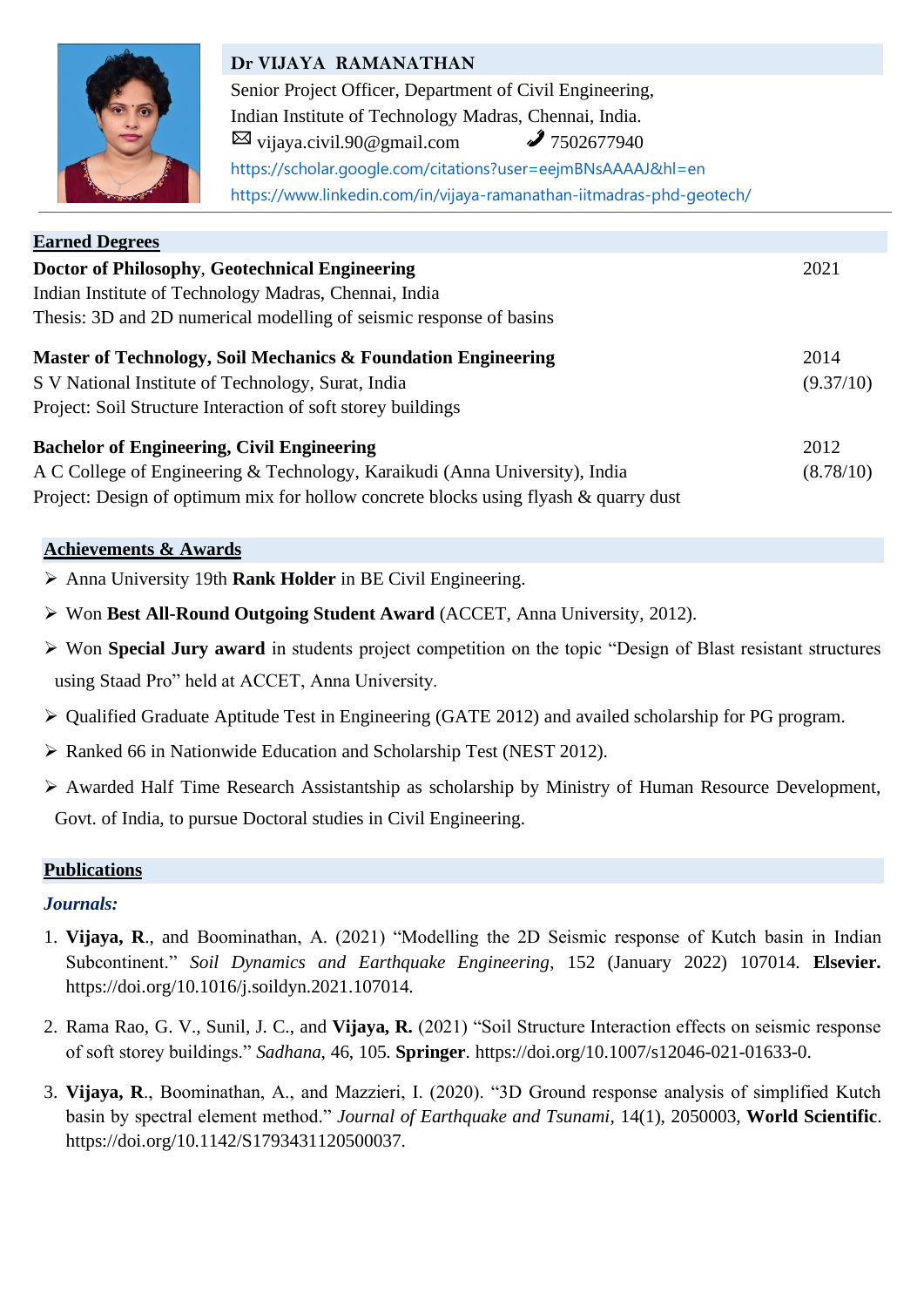#### *Under preparation and internal review (To be submitted within 3 months):*

- 4. **Vijaya, R.,** and Boominathan, A. "Development of basin factors for ground motion amplitude by multiple variable non-linear regression analysis."
- 5. **Vijaya, R.,** and Boominathan, A. "Comparison of 2D and 1D basin response and Development of basin aggravation factors for spectral ordinates."
- 6. **Vijaya, R.,** Senthen, Amudan, M., and Subhadeep Banerjee. "Effect of multi stage triaxial testing on the dynamic properties of silty sand."
- 7. Deviprasad, B. S., Krishna, Chaitanya, C., Tanwee, Mazumder., **Vijaya, R.,** Sriram, Karthick, Raja, P., Neeraj, Pulaganti., Subhadeep Banerjee., and Ramesh, Kannan, Kandasami. "Deterministic and Probabilistic assesment of liquefaction susceptibility: A comparison"

# *Book Chapters:*

- 1. **Vijaya, R.,** Boominathan, A., Mandal, P., and Mazzieri, I. (2019). "Numerical analysis of three-dimensional basin effects in the Kutch basin, India" in the book "*Earthquake Geotechnical Engineering for Protection and Development of Environment and Constructions - Proceedings of 7th International Conference on Earthquake Geotechnical Engineering*", Editors: Silvestri & Moraci, 5531- 5538, CRC Press, ISBN: 978- 036714328-2.
- 2. Boominathan, A., Krishna, Kumar., and **Vijaya, R.** (2018). "Site-Specific Ground motion studies for a deep soil site near Ahmedabad, Gujarat" in the book "*Recent challenges and Advances in Geotechnical Earthquake Engineering*", Editors: T. G. Sitharam and J. S. Vinod, (Chapter 2), IGI Global. ISBN: 9781522569480

# *Conferences:*

- 1. **Vijaya, R.,** Boominathan, A., Mandal, P., and Mazzieri, I. (2018). "Seismic wave amplification studies considering 3D basin effect by Spectral Element Method." Proceedings of 16th Symposium on Earthquake Engineering, Roorkee, India.
- 2. **Vijaya, R.,** Boominathan, A., and Mandal, P. (2017). "Seismic wave amplification studies for shallow basins considering basin edge effect." Proceedings of 3rd International Conference on Performance based design in Earthquake Geotechnical Engineering, Vancouver, Canada.
- 3. **Vijaya, R.,** Rama Rao, G. V., Gopalakrishnan, N. and Solanki, C. H., "Soil Structure Interaction studies on soft storey buildings", Indian Engineering Congress, Chennai (2013).

#### **Collaborations**

➢ Politecnico di Milano, Milan, Italy (PhD Research)

Collaborated with Dr. Ilario Mazzieri (Asst. Prof.), on high-performance computation and parallel programming for simulation of seismic wave propagation in huge domains.

➢ National Geophysical Research Institute - CSIR, Hyderabad (PhD Research)

Collaborated with Dr. Prantik Mandal (Principal Scientist) on geophysical studies and strong motion instrumentation of Kutch basin, Gujarat, India.

➢ Structural Engineering Research Centre - CSIR, Chennai (MTech Project)

Collaborated with Dr. G. V. Rama Rao (Senior Scientist) in the Advanced Seismic Testing and Research Laboratory on soil structure interaction. Part of the project work was collaborated with Dr. N. Gopalakrishnan (Currently, Director at CBRI – CSIR, Roorkee) on shear wall soil interaction.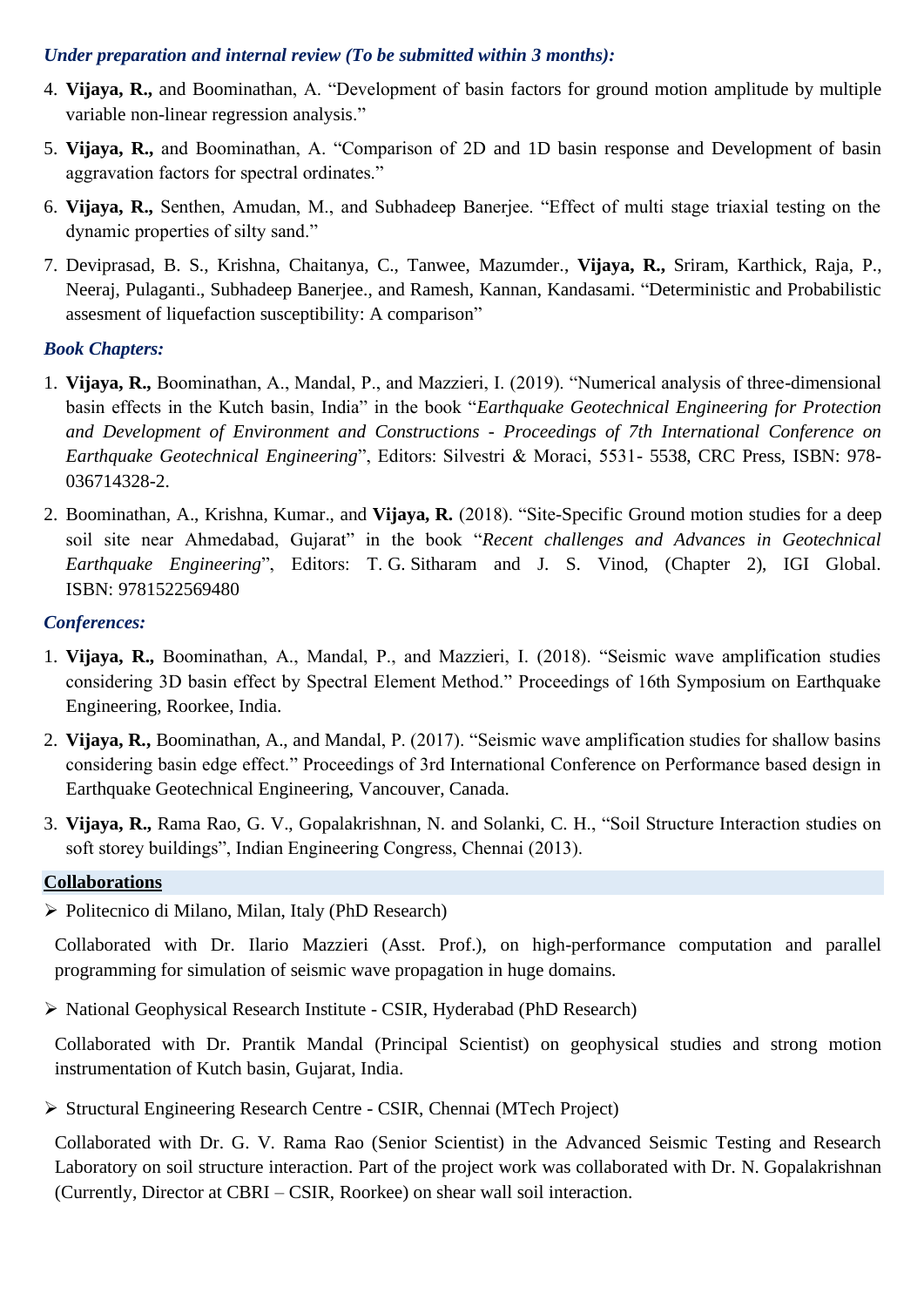#### **Teaching Experience**

1**. Freelance Teacher** at E-learning platform SKILL LYNC *March 2021 – Present* Creating a course on *Design of Machine Foundations*

#### 2**. Half-time Teaching & Research Assistant (HTRA)** at IIT Madras *July 2015 – Dec 2019*

Taught and Evaluated Assignments and Examinations for the PG/PhD level theory courses *Soil Dynamics* (Odd semester) and *Ground Improvement Technique* (Even semester)

3**. Half Time Teaching Assistant** (**HTTA**) at SVNIT Surat *March 2014 – June 2014* Taught *Soil Mechanics Laboratory* (UG) course

#### **Industrial Experience (during the tenure of PhD)**

Assisted in the following projects and drafted reports: (Investigator: Prof. A. Boominathan, IIT Madras)

**1. Project:** Site Specific Seismic Study for the KG-DWN-SPS+SURF Project, Eastern Offshore, India (*Client:* McDermott International Management S. DE.RL, Chennai)

*Role:* Carried out desk studies on probabilistic seismic hazard analysis, 1D seismic site response analysis, liquefaction analysis and developed design spectrum for Design basis earthquake and Maximum considered earthquake.

**2. Project:** Site Specific Geotechnical Seismic Design for Kudankulam Atomic Power Plant (*Client:* BGR Energy Systems Limited, Chennai)

*Role:* Carried out 1D seismic site response analysis using SHAKE program and developed site specific design spectrum.

**3. Project:** Geotechnical Investigation for Construction of 8 High Rise Buildings in Moolakothalam, Chennai under Housing for All Scheme (*Client:* Tamil Nadu Slum Clearance Board, Chennai)

**4. Project:** Geotechnical Investigation at K.P.Park, Chennai for Construction of High Rise Buildings under Housing for All Scheme (*Client:* Tamil Nadu Slum Clearance Board, Chennai)

*Role in Project 3 and 4:* Carried out geotechnical and geophysical investigation of the site by SPT and advanced MASW test. Arrived at the soil design parameters from the lab tests and SPT N value and designed the foundation.

#### **Work Experience**

Senior Project Officer, Department of Civil Engineering, IIT Madras, Chennai *Jan 2021- Present*

**Project 1:** Development of methodology of Seismic SSI analysis of combined pile-raft foundation system for nuclear power plant structures (*Client:* Nuclear Power Corporation of India, Government of India)

*Job Responsibility*: Conducting advanced laboratory experiments such as cyclic triaxial and bender element to determine the dynamic properties of soil; Developing strain dependent modulus reduction and damping curves for soils at different depths.

**Project 2:** Geotechnical Aspects and Dam Design for Kalpasar Dam Project (*Client:* National Centre for Coastal Research, Ministry of Earth Sciences, Government of India)

*Job Responsibility:* Site characterisation; Determination of shear strength and compressibility parameters; Liquefaction analysis; Design and analysis of the dam for stability, settlement and seepage under static and dynamic condition; Deriving construction methodology; Proposing ground improvement techniques; Proposing instrumentation for monitoring; Report preparation; PowerPoint presentation for meetings.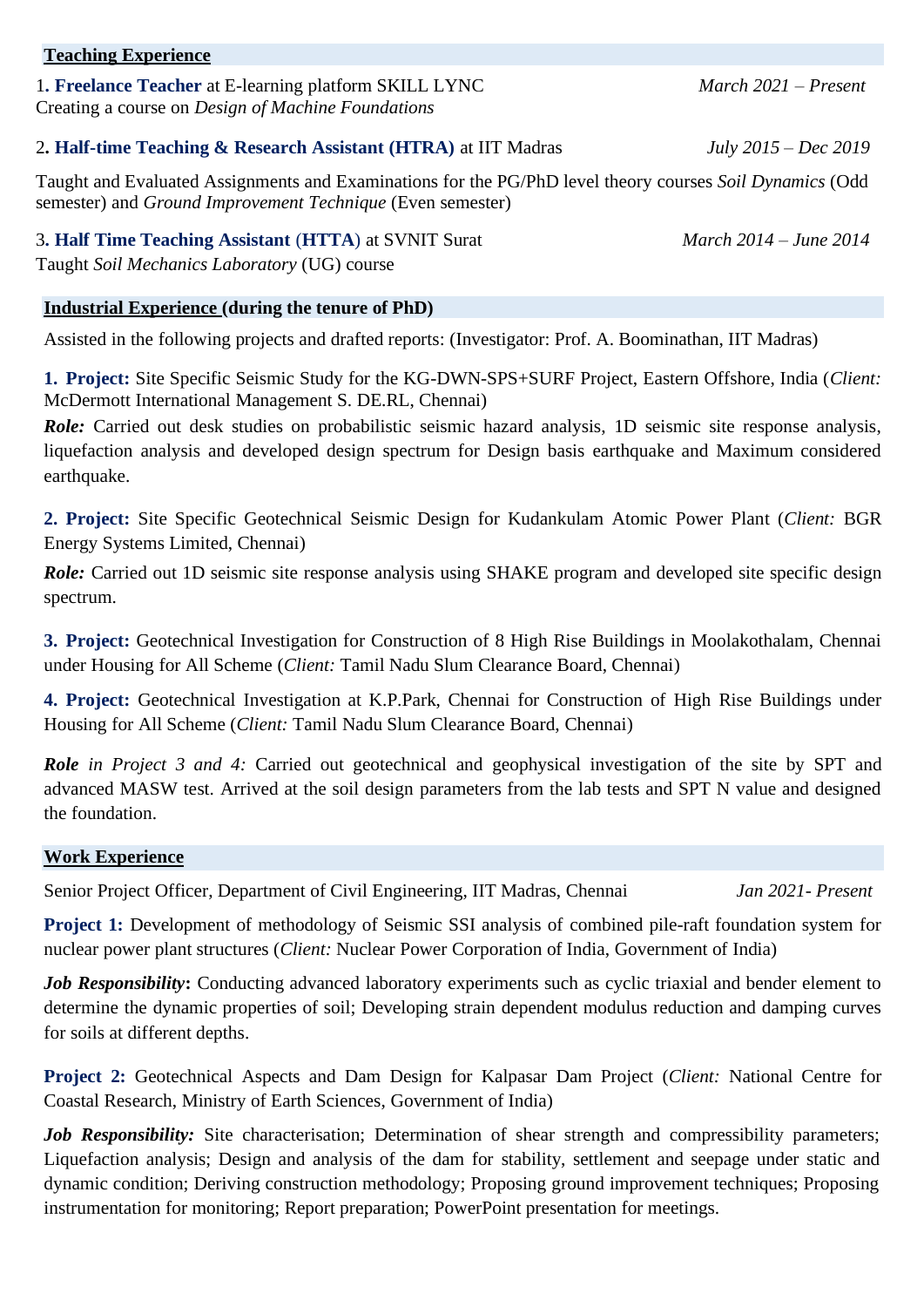**Project 3:** Geotechnical investigation for the development of Machilipatnam port in Krishna district of Andhra Pradesh state (*Client*: Rail India Technical and Economical Services, Ministry of Railways)

*Job Responsibility:* Design and analysis of breakwater for stability and settlement under hydro static condition.

# **Reviewed geotechnical reports and assessed the soil design parameters and foundation design for the following projects:**

**Project 4:** General Consultancy for geotechnical design of Mumbai-Ahmedabad High Speed Rail project (*Client:* National High Speed Rail Corporation, Ministry of Railways, Government of India)

**Project 5:** General Consultancy for geotechnical design of the Indore Metro Rail Project (*Client:* Rail Vikas Nigam Limited, Ministry of Railways, Government of India)

**Project 6:** General Consultancy of geotechnical work for proposed JSW cement 3000 TPD clinker line in U.A.E. (*Client:* Arab Centre for Engineering Studies)

**Project 7:** General Consultancy for soil investigation work & geotechnical design of Highrise multiuse Commercial building (*Client:* M/s. Karle Infra Pvt. Ltd. Bangalore, India)

**Project 8:** General Consultancy for geotechnical investigation of proposed construction of Highrise Residential Apartment (*Client:* M/s. Sobha Ltd. Bangalore, India)

# **Proficiency in Software Tools**

Plaxis, Flac2D, Shake, Seismosignal, Abaqus, Sap, Staad Pro, R-Crisis

# **Professional Affiliation**

- ➢ Indian Geotechnical Society
- ➢ Deep Foundation Institute India
- ➢ American Society of Civil Engg (Student Member)

# **Internship**

1.**Indian Institute of Technology Madras, Chennai, India** *May 2013 – July 2013* Numerical modeling and dynamic analysis of vertical and batter pile foundations subjected to cyclic loading using finite element software ABAQUS

2. **Thermal Power Plant, Neyveli Lignite Corporation India Ltd., Neyveli, India** *Dec 2009*  Industrial Inplant Training for 2 weeks. Learnt the working principles and construction of Thermal Power Plant structures such as Boiler, Cooling Tower and Chimney.

# **International Visits**

# 1. **Canada, Vancouver** *15 – 24 July, 2017*

**Presented paper** in 3rd International Conference on Performance based design in Earthquake Geotechnical Engineering

Attended a **technical tour** - Geotechnical Engineering in Mountainous Terrain: Opportunities and Hazards.

# 2. **Italy, Rome** *16 June – 1 July, 2019*

**Presented paper** in 7th International Conference on Earthquake Geotechnical Engineering

Attended a **technical visit** to Amatrice and Norcia site that was hit by the 2016 – 2017 seismic sequence in the central Apennines, one of the most seismically active areas in Italy.